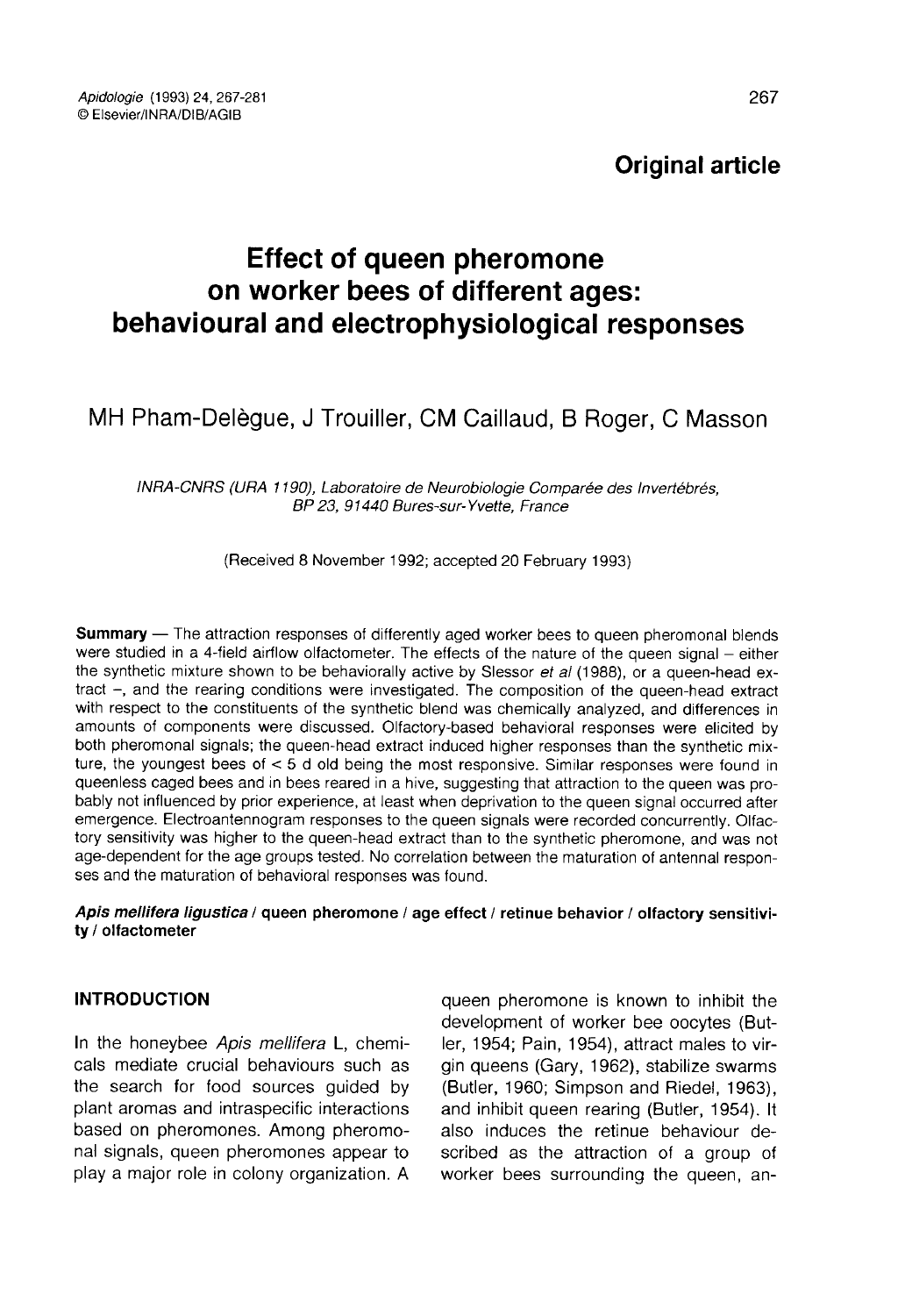tennating, licking and feeding her (Rösch, 1925; Allen, 1955). Although age specialization in tasks among worker bees may be rather flexible according to the amount of brood or food stores, or under stress conditions (Free, 1965; Winston and Fergus son, 1985; Kolmes and Winston, 1988), the retinue behaviour seems to occur at a particular moment in the age polyethism schedule. Workers attending a queen may be of various ages; however, from convergent data it appears that young workers of an age ranging from 1-6 d are mainly involved (Sakagami, 1953; Allen, 1960; Seeley, 1982).

The retinue behaviour has been reproduced under natural conditions in the hive (Gary, 1961; Simpson, 1979) and in cages under laboratory conditions with queenlike signals (Pain, 1961; Pain et al, 1962; Pham et al, 1982) or Petri dishes (Kaminski et al, 1990). Experiments using laboratory tests have shown an age effect in the response of age groups of worker bees to queen extracts, the strongest response occurring for 1-5-d-old bees (Pham et al, 1982: Pham-Delègue et al. 1991).

The queen signal is a complex chemical blend secreted by several glands such as the mandibular glands (Butler and Simp son, 1958), the Arnhard glands on the tarsi (Lensky and Slabezki, 1981) and the tergal glands (Butler and Simpson, 1965), the mandibular secretion being particularly active in eliciting retinue behaviour (Gary, 1961; Slessor et al, 1988). From chemical analyses of the queen secretion it is known that it is a complex blend, made up of a large number of components (Callow et al, 1964; Boch et al, 1979; Slessor et al, 1988), fluctuating according to the individuals (Pain et al, 1967), their genetic origin (Crewe, 1982), their physiological stage virgin or mated — (Crewe and Velthuis, 1980; Slessor et al, 1990), and their age (Crewe, 1982; Slessor et al, 1990). It has been shown that the pheromonal blend includes a volatile fraction that might partially or completely elicit worker bee responses (Pain, 1961). Recently, a synthetic blend of 5 components has been shown to mimic the activity of the queen blend in eliciting retinue behaviour in worker bees (Slessor et al, 1988). These authors showed that this mixture induced activity equivalent to the mandibular gland complex at a level as low as  $10^{-7}$  of that present in a queen.

Most data on the age-dependency of retinue behaviour, obtained either from hive or laboratory experiments, did not allow contact and attraction effects of the queen or queen lures to be differentiated. A bioassay based on olfactory-mediated behaviour using a multichoice olfactometer device adapted to honeybees (Pham-Delègue et al, 1990a) showed that worker bees were attracted from a distance by a queen-head extract, and that there was an age-dependency in the attraction effect (Pham-Delègue et al, 1991). Based on these data, we attempted to evaluate the efficiency of the synthetic mixture found by Slessor et al (1988) in eliciting attraction behaviour. Moreover, we investigated whether an age-effect could be found in the responses to the synthetic mixture as shown for queen-head extract, since Kaminski et al (1990) did not succeed in showing such an effect in a pseudo-queen bioassay allowing contact with the synthetic mixture.

These experiments were first conducted with bees reared under cage conditions without being exposed to the queen signal from emergence. It has been reported that during the early days of adult life the olfactory environment might strongly modify the setup and functioning of the olfactory nervous system (Masson and Arnold, 1984; Gascuel and Masson, 1987), as well as behavioural responses to an exposure component such as geraniol (Pham-Delègue et al, 1990a). It can be hypothesized that bees reared queenless from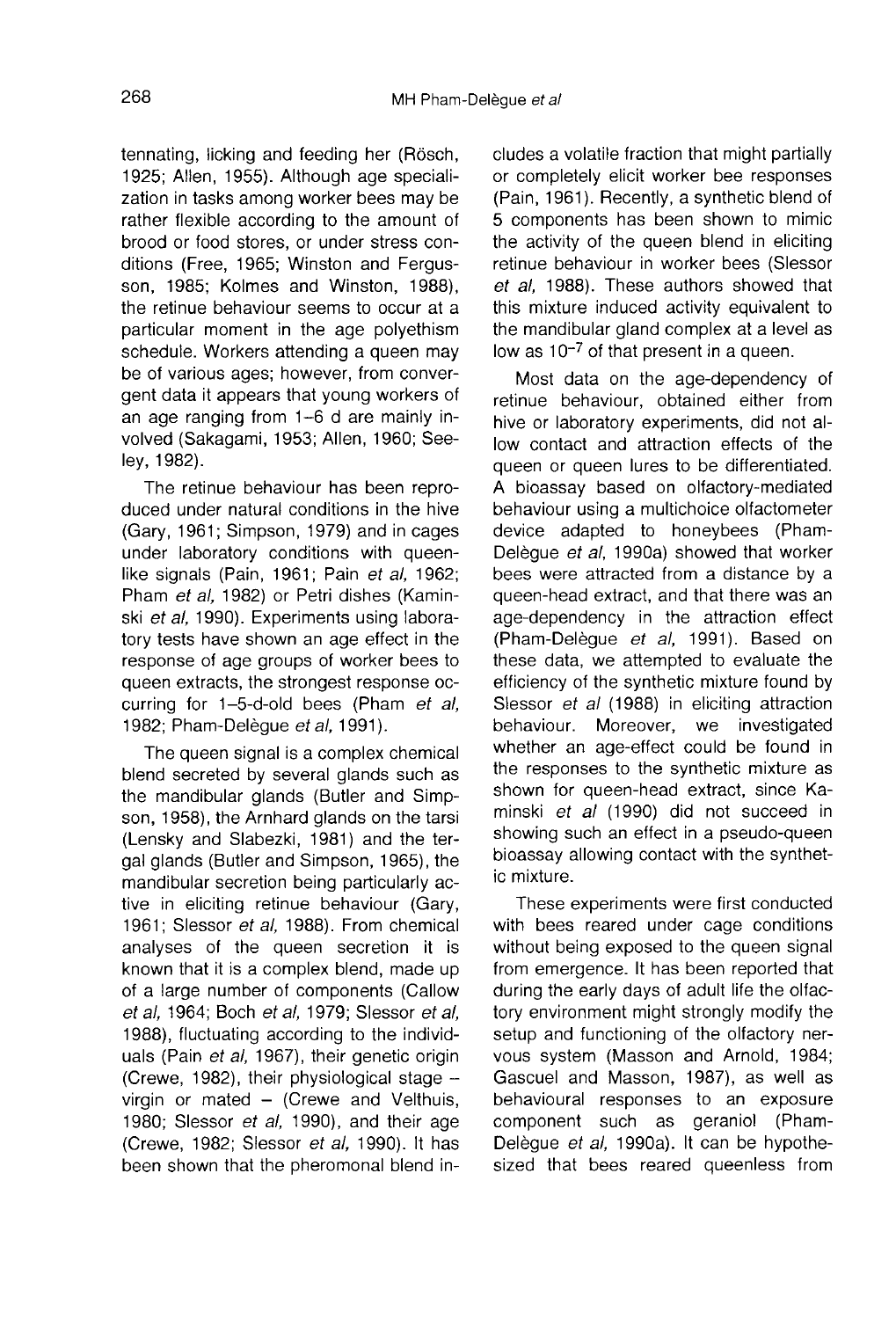emergence and thus with a reduced experience towards the queen signal would have a different behavioural sensitivity towards that signal compared to bees reared under natural conditions. Moreover, physiological changes may occur in queenless bees that might also affect their behaviour. The development of queenless worker bee oocytes has already been reported (Free, 1987). Laying worker bees appear in queenless hives and the chemical composition of the head extracts of such bees may evolve into a queen-like signal (Crewe and Velthuis, 1980; Crewe and Moritz, 1989). The laying worker bees may behave like false queens, inducing retinue behaviour in the other bees and inhibiting queen rearing (Sakagami, 1958). This therefore led us to investigate whether the maturation of retinue behaviour was affected by the rearing conditions, ie prolonged exposure to the queen signal versus deprivation from emergence.

Since this study was focused on olfactory-mediated behaviour, it was of interest to concomitantly investigate the antennal detection of the pheromonal signals used in the behavioural assays (queen-head extract, synthetic pheromone). In the honeybee, relatively few data are available on the relationships between behavioural responses and peripheral sensitivity. Although no simple correlate between behaviour and peripheral sensory input would be expected, behaviour must to some extent be mediated by this input (Blaney et al, 1986). Vareschi (1971) found that behavioural odor discrimination, based on the conditioned proboscis extension response, could be related to odor classes established from electrophysiological recordings. More recently for some components common with those reported in the work of Vareschi (1971), similar relations between classes of olfactory receptor neurons and behavioural discrimination abilities have been reported by Akers and Getz (1992). Moreover, using combined electroantennogram recordings and conditioned proboscis extension responses, it has been shown that olfactory sensitivity is modified after the learning procedure (De Jong and Pham-Delègue, 1991), suggesting that conditions inducing behavioural modifications may also lead to receptor changes. A maturation process has been established for olfactory sensitivity of general and phe-<br>romonal pure components, including components. queen pheromone constituents, the responses increasing during the first 4 d following emergence, and reaching a plateau by 6-12 d old (Masson and Arnold, 1984; Allan et al, 1987). From these data, it could be hypothesized that such an age effect on peripheral sensitivity is a general process likely to be elicited by the queen pheromonal blend. To document this point and to investigate the possible correlates between olfactory sensitivity and behaviour, we recorded antennal responses to both natural and synthetic queen pheromonal blend in individuals of different age groups, following the same conditions as those applied in the behavioural assays.

Thus in this study our aim was to: i) compare the olfactory behavioural responses according to age elicited either by queen-head extract or the synthetic mixture described by Slessor et al (1988); ii) evaluate the effect of rearing conditions on behavioural responses; iii) investigate antennal sensitivity towards a queen mandibular signal.

## MATERIAL AND METHODS

#### Queen signal

Two types of queen-like signals were used in the experiments:

- a queen-head extract obtained from Apis mellifera ligustica unmated queens. Queen cells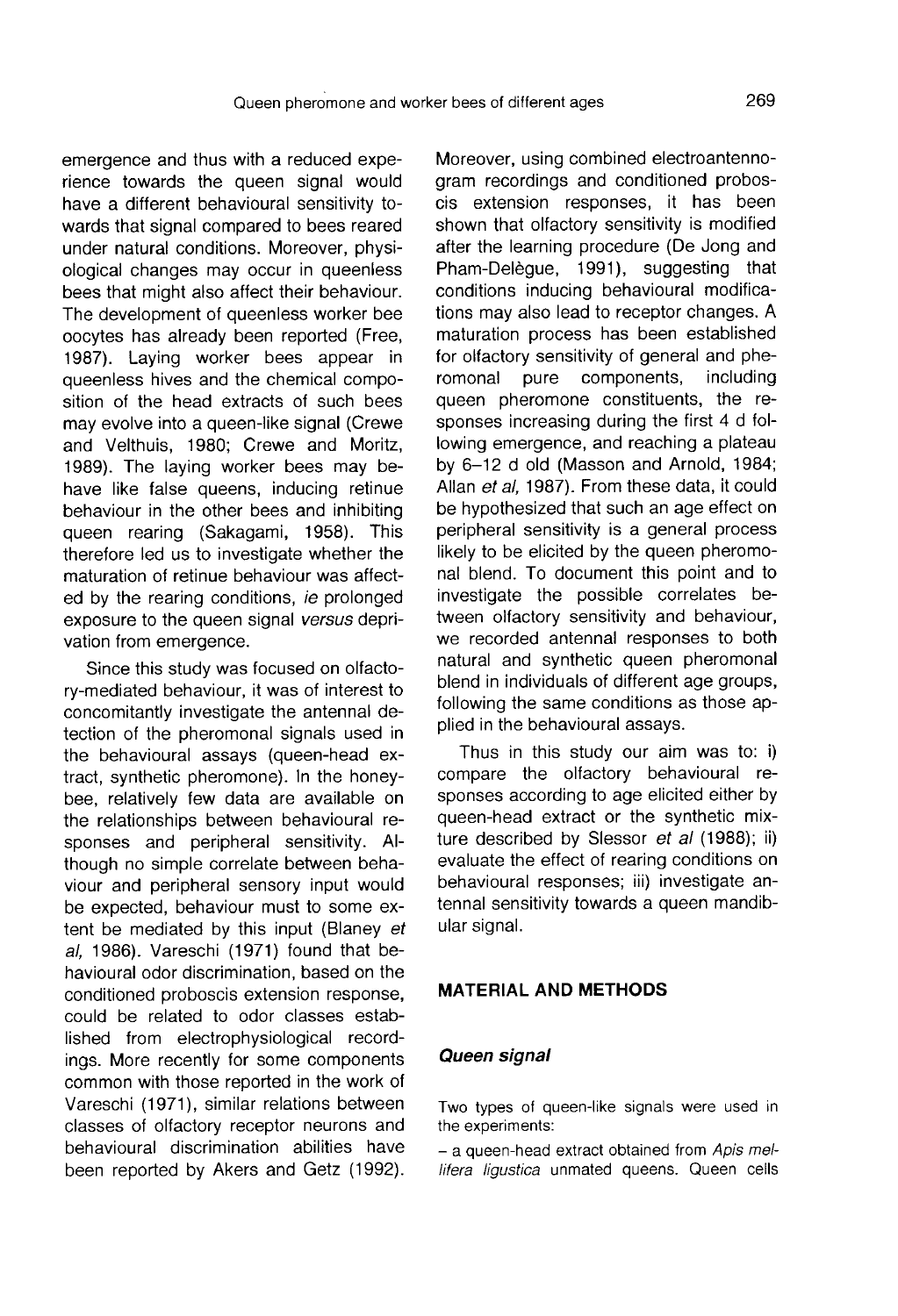were individually set into cages 2 d prior to emergence. They were reared in groups of 30 workers introduced with an emerging queen at 1 d old, fed with sugar food, pollen and water, and kept in an incubator (33°C, 55%, rh). At the age of 14-17 d, the queens' heads were cut and extracted in dichloromethane (500 μl per head);

- a synthetic blend based on the work of Slessor et al (1988, 1990) provided by Phero Tech Inc Company. According to the data of Slessor et al, queen-equivalent contained 150  $\mu$ g (E)-9keto-2-decenoic acid (9ODA), 55  $\mu$ g (+) and (-) (R)-9-hydroxy-2-decenoic acid (9HDA), 13 μg methyl p-hydroxybenzoate (HOB), 1.5 μg 4-hydroxy-3-methoxyphenylethanol (HVA), ie 220 μg active material.

#### Chemical analysis

To allow a comparison between the queen stimuli used in the experiments, the constitutive components of the synthetic mixture were dosed in the natural extract. The extract was dried under nitrogen flow. Derivatization was obtained by the addition of 50 μl dichloromethane and a 50-μl mixture of bis-(trimethylsilyl) trifluoroacetamide (BSTFA) and 1% trimethylchlorosilane (Sigma) left to react for 3 h at room temperature. The sample was then dried under nitrogen flow and solubilized in 100 μl standard solution (0.1 mg hexadecane/ml dichloromethane). The target constituents were quantified by gas chromatography (GC). The gas chromatograph (Carlo-Erba 2000) was complete with an on-column injector, a flame ionization detector, and a HT5 column (SGE, 25 m length, 0.32 mm internal diameter, 0.1 μm film thickness). The carrier gas was hydrogen. The temperature program was 40°C to 100°C at 10°C/min, 100°C to 150°C at 3°C/min, and 150°C to 300°C at 10°C/ min. Three injections of the sample were given. The response coefficients of the pheromonal constituents were obtained by injecting reference components (0.01 μg to 1 μg of 9ODA, 9 HDA, HOB, HVA per injection after prior derivatization).

The identification of the components was conducted using coupled gas chromatography mass spectrometry, by comparing the spectra of the components found in the extract to those of the reference components. GC was conducted on a Varian 3400 (split/splitless injector) set with

an HT5 column (SGE, 25 m length, 0.22 mm internal diameter, 0.1 mm film thickness). The gas carrier was helium at 1 ml/min. The temperature program was 50°C to 100°C at 10°C/min, 100°C to 150°C at 3°C/min, and 150°C to 300°C at 10°C/min. The mass spectra were obtained by electron impact using a INCOS 50 (Finnigan MAT) coupled to the GC (source pressure 0.015 Torr, 70 eV).

## Biological material

Combs were collected from outside hives in June and July and stored in an incubator (33°C). To control age homogeneity, Apis mellifera ligustica L worker bees < 4 h old were randomly collected and divided into 2 samples. One was labelled with a color spot on the thorax and reintroduced into a rearing hive with a 1-yr-old mated queen and  $\approx$  10 000 workers. The other was reared queenless in cages of ≈ 50 individuals of the same age, fed with sugar and pollen food, provided with water, and kept in an incubator (33 °C, 55% rh).

Two behavioural assays were conducted:

- responses to either the natural extract or the synthetic mixture were tested on individuals of the queenless groups at every age between 1 and 7 d;

- to evaluate the influence of the rearing conditions at the ages required for the experiments, ie 2, 4, 8, 15 and 21 d, labelled bees were removed from the rearing hive to be tested on the same day as the caged bees of the same age.

Antennal responses were recorded from 2, 4, 8, 15 and 21-d-old worker bees reared under hive conditions.

## Behavioral assay

## Experimental device

A 4-field airflow olfactometer previously set for aphids (Petterson, 1970) and for parasitoid insects (Vet et al, 1983) and adapted to honeybees (Pham-Delègue, 1990a) was used. The device was made of transparent perspex with a 4-arm star-shape observation chamber (35.2 cm width, 2 cm height). A central suction created 4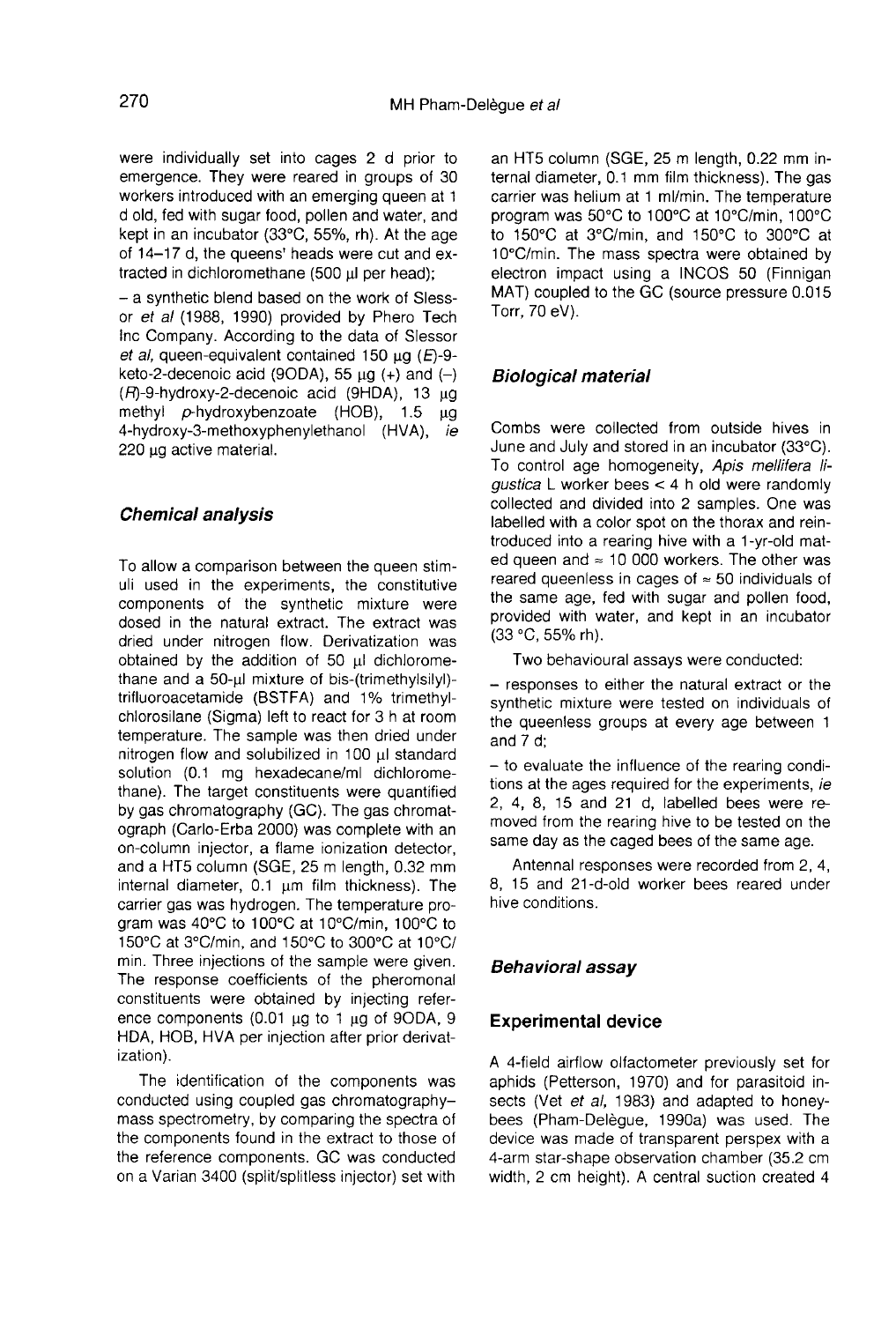contiguous flow fields (0.25 l/h at the entrance to each arm). Each airflow passed through a glass vial containing a piece of filter paper soaked either with the queen pheromone solution (1 test field) or the solvent (3 control fields). The device was set on a table diffusing red light (700 lux). The observations were conducted on a monitor screen (Sony Trinitron) connected to a camera (Nikon TM-560). The experiments were carried out in a climatized dark room  $(24^{\circ}C + 1^{\circ}C, 70\%$ rh).

## Protocol

Bees were individually introduced into the center of the observation chamber, and their positions recorded over 5-min observation periods, after which the insects were discarded. The bees were given a choice between 1 odor field versus 3 unscented fields, which provided a 0.25 probability of visiting the odor field. In the odor field was diffused either 1-queen equivalent of the natural pheromonal extract or 1.5 queenequivalent of the synthetic pheromone. From preliminary experiments, it appeared that the odor stimulus remained active for 4 tested bees when using the extract, whereas the activity of the synthetic blend lasted only for 1 bee. Therefore, the lures were renewed every 4 tested bees with the extract, and every bee tested with the synthetic pheromone. The location of the scented field was rotated after every bee tested to make sure that responses were cued to the olfactory signal, and the observation chamber was cleaned with ethanol every 4 tested bees to prevent the deposition of marking scents.

To measure the response to the pheromonal simulus, the time spent in the odor field was recorded over the 5-min observation period for each bee and then averaged over groups of 8 bees.

Two pairs of experimental groups were used: - one pair testing the effect of the queen stimulus (natural versus synthetic) with individuals reared queenless from emergence in cage conditions and tested either with the natural or the synthetic queen signal;

- one pair testing the effect of the rearing conditions, with individuals reared either queenless in cages or under hive conditions and then tested with the natural extract. Individuals in the paired experimental groups were tested alternately on the same day and at the same age (for age groups; see Biological material).

## **Statistics**

Within each age group and each experiment to evaluate the attraction effect of the stimuli the proportion of individuals (out of 8 tested) spending  $>$  25% time in the odor field ( $ie$   $>$  75 s) was tested by a  $\chi^2$  test (1 df).

Individual time values (in s) recorded from the odor field during the observation period were then analyzed. The normality of data distribution within each pair of experiments was first checked using a Kolmogorov-Smirnov test. In each pair of experimental groups, age effect and either stimulus or rearing conditions effect was analyzed using a multifactor analysis of variance followed by a least significant difference (LSD) test applied to the age effect.

#### Electrophysiological recordings

#### Stimuli

One queen-equivalent of the queen-head extract (QE) and 10 queen-equivalents (according to Slessor et al, 1988, 1990) of the synthetic pheromone (SP) were used as stimuli. The stimuli were prepared by drying under nitrogen flow solutions containing the required amount of pheromonal material and then diluting the dry material in 20 μl paraffin oil at 35°C; 1 20-μl mixture of paraffin oil and 1-hexanol (10 $-3$  v/v) was used as reference (HE); 20 μl pure paraffin oil was used as blank stimulation (BL). Each solution (20 μl) was deposited on a piece of filter paper set into a glass Pasteur pipet.

#### **Recordings**

A constant flow (60 cm/s) of purified and humidified air passed through a 7-mm id glass tube. The thin tip of the Pasteur pipet containing the odor source was placed in a hole placed 8 cm from the outflow extremity of the glass tube. Stimulation was delivered by a 40 cm/s flow passing through the Pasteur pipet for 1 s. A switch gate ensured a resultant outflow of 60 cm/s. Electrodes were filled with Ringer solution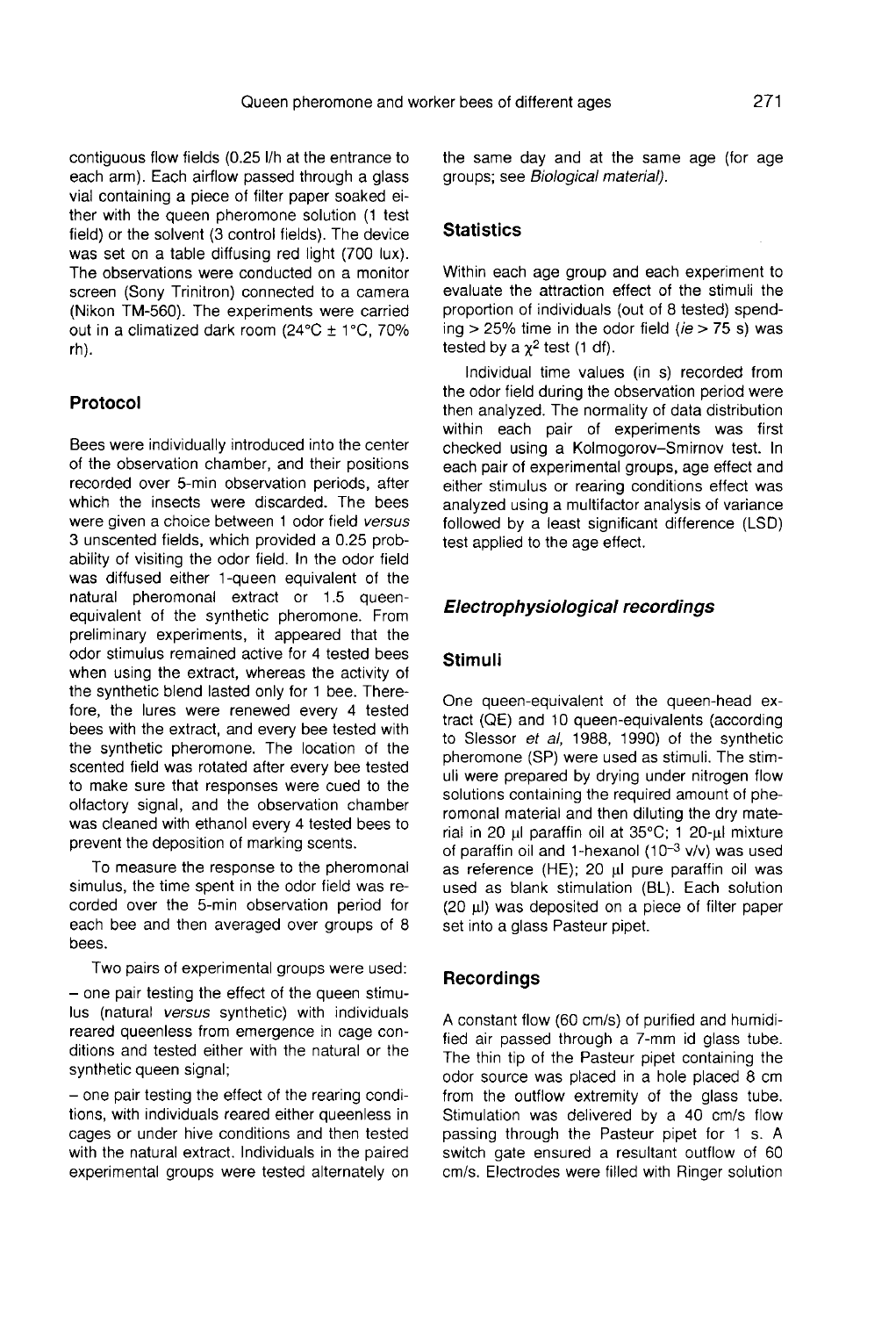and connected to a high-impedance DC amplifi er. Electroantennograms were recorded on an oscilloscope screen on which the amplitude values were measured. The precision of the measurements was  $\pm$  0.025 mV.

#### Protocol

The experiments were conducted for 5 consecutive d in June. Three individuals in every age group (2, 4, 8, 15 and 21 d old) collected from the experimental hive were tested daily. In each age group, the responses of 15 individuals were recorded. The recordings were obtained from isolated heads set in the outflow 5 mm from the stimulating device output at 25°C. The stimulatstimulating device output at 25°C. The stimulating sequence was the following:  $HE_1$ ,  $BL_1$ ,  $QE$ ,  $SB$ ,  $BE$ ,  $HE$ ,  $This$  sequence and the reverse ing sequence was the following:  $HE_1$ ,  $BE_1$ ,  $QE$ ,  $SP$ ,  $BE_2$ . This sequence and the reverse<br>sequence were used alternately from one bee sequence were used alternately from one bee to the next. The inter-stimulation period lasted for 30 s.

#### **Statistics**

The normal distribution of the 75 values (5 ages x 15 individuals) of the stimulation groups  $BL_1$ ,  $BL_2$ , HE<sub>1</sub>, HE<sub>2</sub> was checked using a Kolmogorov-Smirnov test. Within each of these stimulation groups, 1-way analysis of variance (ANO-VA) was used to analyze the age effect.

For stimulation groups QE and SP, statistical evaluation was performed on electroantennogram values modified according to Renou et al (1988), to take into account the responses to the blank and the reference stimuli:

 $E_{it} = E_{im} - E_{bm}$ 

 $E_{im}$  = (2 x  $E_i$ x HE<sub>1</sub>) / (HE<sub>1</sub> + HE<sub>2</sub>)<br> $E_{if}$ : final value for stimulus *i*, used for statistics;  $E_{if}$ : final value for stimulus *i*, used for statistics;<br> $E_{im}$ : value for stimulus *i* modified according to<br>the respecte to the reference stimulus HE: E  $E_{im}$ : value for stimulus *i* modified according to<br>the response to the reference stimulus HE;  $E_{bm}$ <br>value for the blank stimulus modified according to the response to the reference stimulus  $HE_i$ : observed value for stimulus i;  $HE_i$ : observed<br>value for the reference stimulus HE tested close value for the reference stimulus HE tested clos-<br>er to stimulus *i* in the sequence;  $HE_2$ : observed<br>value for the reference stimulus HE tested more value for the reference stimulus HE tested more distant in time from stimulus i. The normal distribution of the modified values within the stimulation groups QE and Sp was checked using a Kolmogorov-Smirnov test. Within each stimulation group, the age effect was analyzed by ANOVA. Between the 2 stimulation groups, comparison of the responses was made using a t-test on 2 paired samples.

#### RESULTS AND DISCUSSION

#### Chemical analysis

The chemical analysis of the natural extract found 1 queen-equivalent to be 312  $\pm$ 90 μg 9ODA and  $18 \pm 2$  μg 9HDA. The other components, HOB and HVA, found to be active by Slessor et al (1988) could not be detected in the extract even after scanning for the characteristic ions of their trimethylsilyl derivatives (HOB: 135, 209, 224; HVA: 179, 209, 312).

For 9ODA and 9HDA, our data are included in the range of values reported in the bibliography for 15-20-d unmated queens. The amounts may fluctuate from 10-1 000 μg for 9ODA and from 5-280 μg for 9HDA (Pain et al, 1974; Crewe, 1982; Crewe and Moritz, 1989; Slessor et al, 1990).

The lack of HVA in our extract obtained from unmated queen heads is not surprising since this component has been detected in mated queens only, up to 2 μg per queen (Crewe and Velthuis, 1980; Slessor et al, 1990) except in Apis mellifera intermissa where HVA is secreted by both unmated and mated queens as well as by worker bees (Crewe and Moritz, 1989). Amounts of HOB have also been reported to be much higher in mature laying queen than in virgin queens (16 μg versus 0.4 μg) (Slessor et al, 1990).

Compared to the data of Slessor et al (1988, 1990), it appeared that the amount of 9ODA in our extract was about twice that in the synthetic pheromone (150 μg), whereas the amount of 9HDA detected in the extract was  $\approx$  3-fold lower than that reported by Slessor *et al* (55  $\mu$ g). The differences in the amounts of 9ODA and of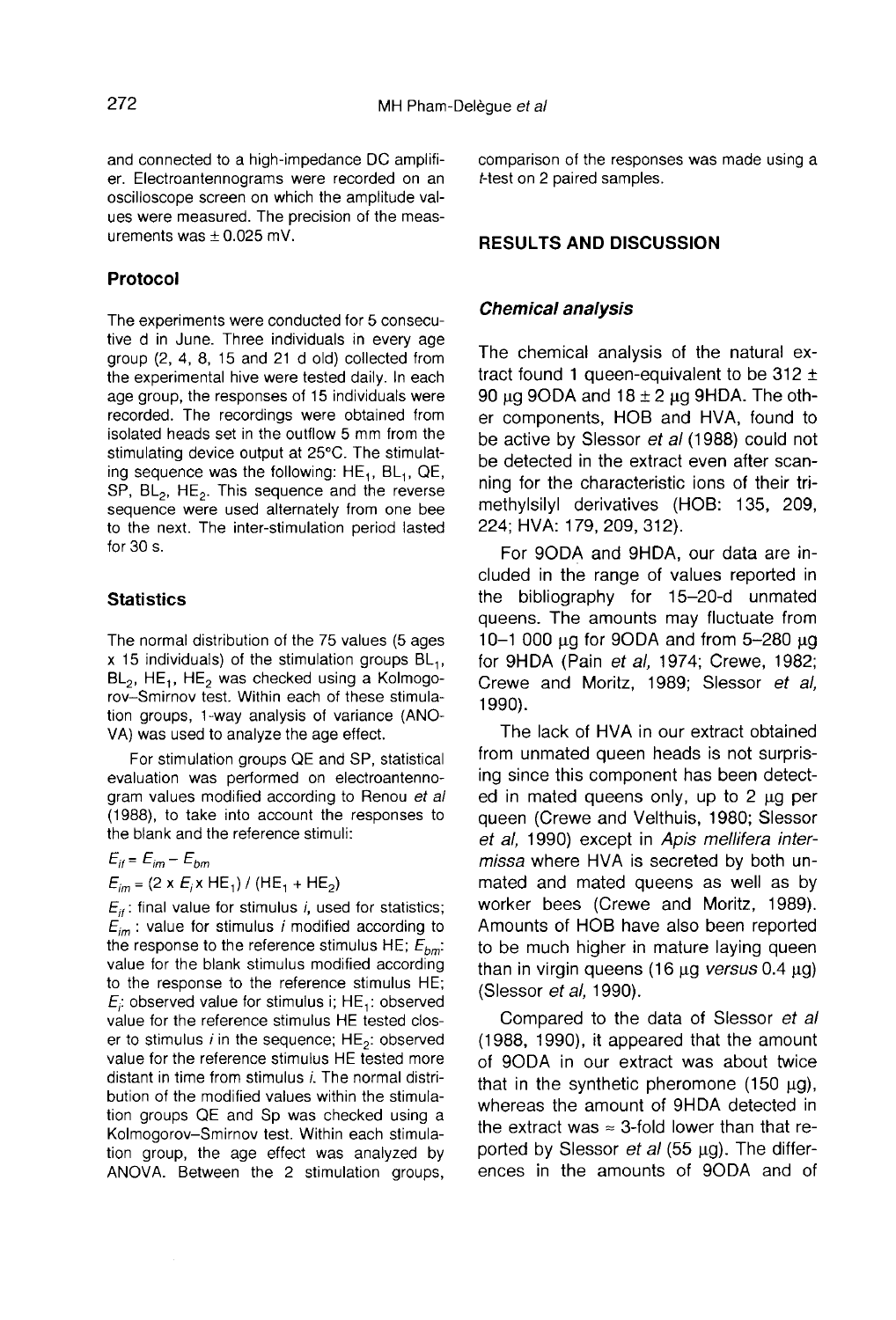9HDA as well as the absence of HOB and HVA in our extract make the comparison between the 2 types of queen-like signals rather difficult. However, if we refer to the amount of the main component, 9ODA, it can be considered that the natural extract was  $\approx$  2-fold more concentrated than the synthetic blend. The inter-stimulus differences in the behavioural and electrophysiological responses will be discussed on this basis.

The semiochemical content of the queen mandibular extract (unmated 14- 17-d-old queens) is consistent with data obtained from queens of similar physiological status, as reported by Slessor et al (1990) in unmated 12-d-old queens (205 μg 9ODA, 29 μg 9HDA, 0.4 μg HOB, and no HVA).

#### Behavioral assay

## Effect of the nature of the queen signal (table I)

When considering the number of individuals spending > 25% of the observation duration in the odor field, a significant attraction ( $P < 0.05$ ) to the queen extract was

found in all age-groups except the 7-d-old group, whilst the synthetic pheromone elicited a significant attraction in all agegroups except the 1-d- and the 6-d-old groups.

Kolmogorov-Smirnov test applied to the time spent in the odor field led to DN values that were consistently below 0.13 (DN  $= 1.36/\sqrt{n}$ , with  $n = 2$  stimuli x 7 age-groups x 8 individuals), indicating that the responses followed a normal distribution, thus allowing the use of parametric statistical tests.

Multifactor analysis of variance (MANO-VA) showed significant differences on both the stimulus effect ( $F = 9.8$ ; 1,98 df;  $P <$ 0.01) and the age effect ( $F = 5.2$ ; 6,98 df;  $P < 0.001$ ) without interaction between the 2 effects; 1 to 4-d-old age groups elicited significantly higher responses than the older bees (LSD test).

From these data, it appeared that: i) olfactory-based behavioural responses could be elicited by both pheromonal signals; ii) an age effect was found, the youngest bees of  $<$  5 d-old being the most responsive; iii) the queen extract induced stronger responses than the synthetic pheromone under our experimental conditions.

Table I. Mean time spent (± SD) over a 300-s observation period, in the odor field, according to age (8 bees tested per age group) and stimulus (QE: queen-head extract; SP: synthetic pheromone).

|                 | Age (d)     |   |                                        |   |                                                                        |   |   | Stimulus effect                                                          |
|-----------------|-------------|---|----------------------------------------|---|------------------------------------------------------------------------|---|---|--------------------------------------------------------------------------|
|                 |             | 2 | 3                                      | 4 | 5                                                                      | 6 |   |                                                                          |
| QE<br><b>SP</b> | 200(40)     |   |                                        |   | 96 (56) 140 (64) 135 (83) 144 (83) 103 (72) 66 (22) 87 (23) $P < 0.01$ |   |   | 175 (46) 183 (88) 172 (95) 95 (20) 111 (59) 88 (23) $F = 9.8$ ; df: 1,98 |
| Age<br>effect   | $\mathbf a$ | a | a<br>$F = 5.2$ ; df: 6,98; $P = 0.001$ | a | b                                                                      | b | b |                                                                          |

Stimulus and age effects were analyzed using a multifactor analysis of variance, followed for the age effect by a least significant difference test for multiple range analysis (letter indexation: responses without common letters are significantly different at  $P < 0.05$ ).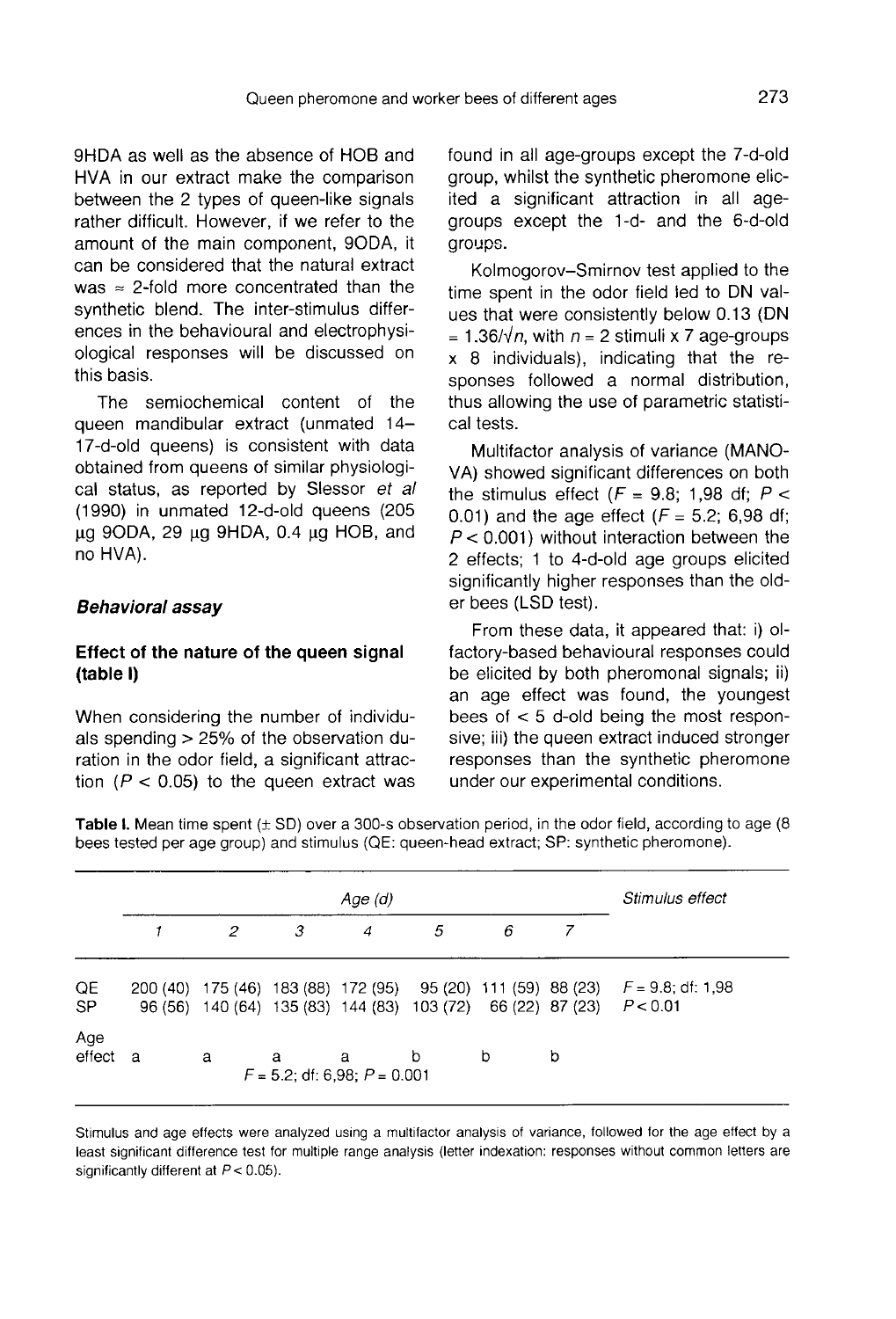The lower effectiveness of the synthetic mixture was related to lower amounts of components — 2-fold less 90DA — and to the reduced number of constitutive components compared to the queen extract.

The age effect found in the olfactory responses to the pheromonal signals confirms previous data obtained from a larger range of age groups with caged queenless worker bees tested in the olfactometer device for queen-head extract (Pham-Delègue et al, 1991). It is also consistent with the age effect reported for experimental bees reared under the same conditions in the present study and stimulated with the same kind of queen-head extract, but tested in a bioassay allowing contact with the queen lure (Pham et al, 1982). This suggests that the age dependency in the response of worker bees to the queen signal may partially be an olfactory-based response. However, these results are in contradiction with those of Kaminski et al (1990), which did not show an age effect in a bioassay allowing contact with lures prepared with the synthetic mixture. This is probably not related to the synthetic stimulus used, since our experiments showed that attraction response could be elicited by both a head extract and the synthetic mixture, although the queen extract was more effective. It may rather rely on the fact that in the bioassay designed by these authors, groups of mixed-age worker bees were tested to be closer to the hive situation, whereas in previous experiments showing an age effect, a similar bioassay was used but with groups of bees of exactly the same age (Pham et al, 1982). Since it appeared from experiments on recruiting behaviour that bees of the same age class seemed to interact together more than with bees of other age classes (Pham-Delègue et al, 1990b), it can be hypothesized that interindividual relations may differ markedly according to the age of the individuals interacting. Therefore, we may assume that an attraction effect would appear more clearly in homogeneous age groups rather than in mixed age groups. This kind of interaction between individuals of the same age may also occur within the hive, where it is known that bees of similar ages are involved in retinue behaviour (Seeley, 1982). Thus, testing homogeneous age groups to determine an age effect in the attraction response to the queen signal would be an appropriate procedure.

The age effect in the attraction response to queen signals although consistent with data reported from hive observations (Sakagami, 1953; Allen, 1960; Seeley, 1982) remains questionable, since queenless worker bees were used to perform the test. Testing queenless caged bees may lead to work on particular individuals, especially in the oldest bees with modified biochemical and pheromonal properties and with different experience towards the queen signal, which would affect their behavioural sensitivity to queen signals. This is why we designed an experiment to compare the behavioural responses of caged queenless bees to those of hive bees.

#### Effect of rearing conditions (table II)

Here, 5 age-groups spread over the lifespan of the worker bees set up with bees either from a rearing hive or maintained queenless in cages were tested for their reaction to the queen-head extract.

When considering the number of individuals spending > 25% of the observation duration in the odor field, a significant attraction  $(P < 0.05)$  to the queen extract was found in all age groups for hive bees, whilst a significant attraction appeared only at 4 d in the caged bees.

Kolmogorov-Smirnov test applied to the times spent in the odor field led to DN val-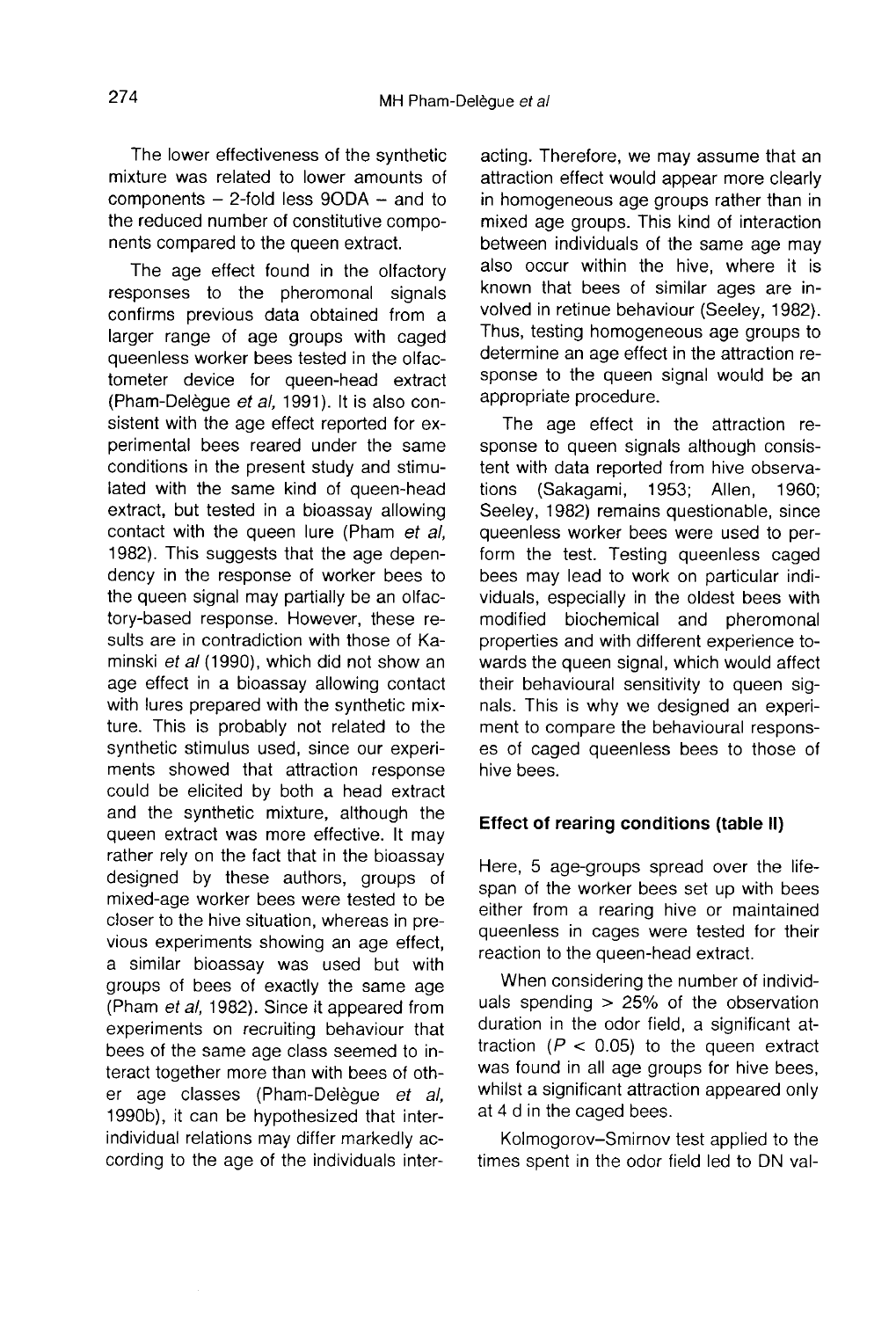|               |                       |                      | Rearing effect                          |                     |                    |                           |
|---------------|-----------------------|----------------------|-----------------------------------------|---------------------|--------------------|---------------------------|
|               | 2                     | 4                    | 8                                       | 15                  | 21                 |                           |
| Hive<br>Cage  | 145 (83)<br>167 (108) | 194 (69)<br>132 (80) | 163 (89)<br>134 (94)                    | 125 (47)<br>86 (42) | 103(31)<br>71 (20) | $F = 3$ ; df : 1,70<br>ΝS |
| Age<br>effect | ab                    | a                    | ab<br>$F = 3.5$ ; df : 4.70; $P < 0.05$ | bc                  | c                  |                           |

Table II. Mean time spent  $(\pm S_D)$ , over a 300-s observation period in the odor field according to age (8) bees tested per age group) and rearing conditions.

Rearing and age effects were analyzed using a multifactor analysis of variance, followed for the age effect by a least significant difference test for multiple range analysis (letter indexation: responses without common letters are significantly different at  $P < 0.05$ ).

ues that were consistently  $< 0.15$  (DN = 1.36/ $\sqrt{n}$ , with  $n = 2$  rearing conditions x 5 age-groups x 8 individuals), indicating that the responses followed a normal distribution, thus allowing the use of parametric statistics.

The analysis of time spent in the odor field showed a significant age effect  $(F =$ 3.5, 4,70 df;  $P < 0.05$ ). The highest response was observed in the 4-d-old bees, which was significantly higher than that in the 15- and 21-d groups, but not the 2- and 8-d-old groups. The rearing conditions effect was not significant. No interaction between the 2 effects was found.

This set of experiments: i) confirmed the occurrence of an age effect in the attraction response to a queen extract, the 4 d-old bees being the most responsive; ii) showed no significant difference in the responses according to the rearing conditions.

The age effect found in these experiments was not as strong as that reported in the first set of experiments, probably due to the reduced number of age groups tested and the choice made in the ages tested. Thus the main change in the inten-

sity of the attraction response to a queen lure seems to occur after 4 d old. In the present study, 3 out of 5 ages tested were above this age, resulting in an averaging of the responses. However, it consistently appeared that the 4-d-group was the most responsive.

The comparison of the responses according to the rearing conditions did not show significant differences. However, it can be noticed that the responses of the hive bees tended to be higher than those of the caged bees. Deprivation of the queen signal from emergence to the ages tested did not induce a significant change in the normal maturation of the attraction response to the queen signal. This may seem somewhat surprising if we refer to morphofunctional data establishing that the olfactory experience (olfactory deprivation) applied during a critical period lasting from 3 d before emergence to 4-8 d of adult life induced changes in synaptic density of the antennal lobe (Gascuel and Masson, 1987), as well as in olfactory sensitivity (Masson and Arnold, 1984). Moreover, olfactory exposure to a component such as geraniol was shown to induce changes in<br>olfactory-mediated behaviour (Phamolfactory-mediated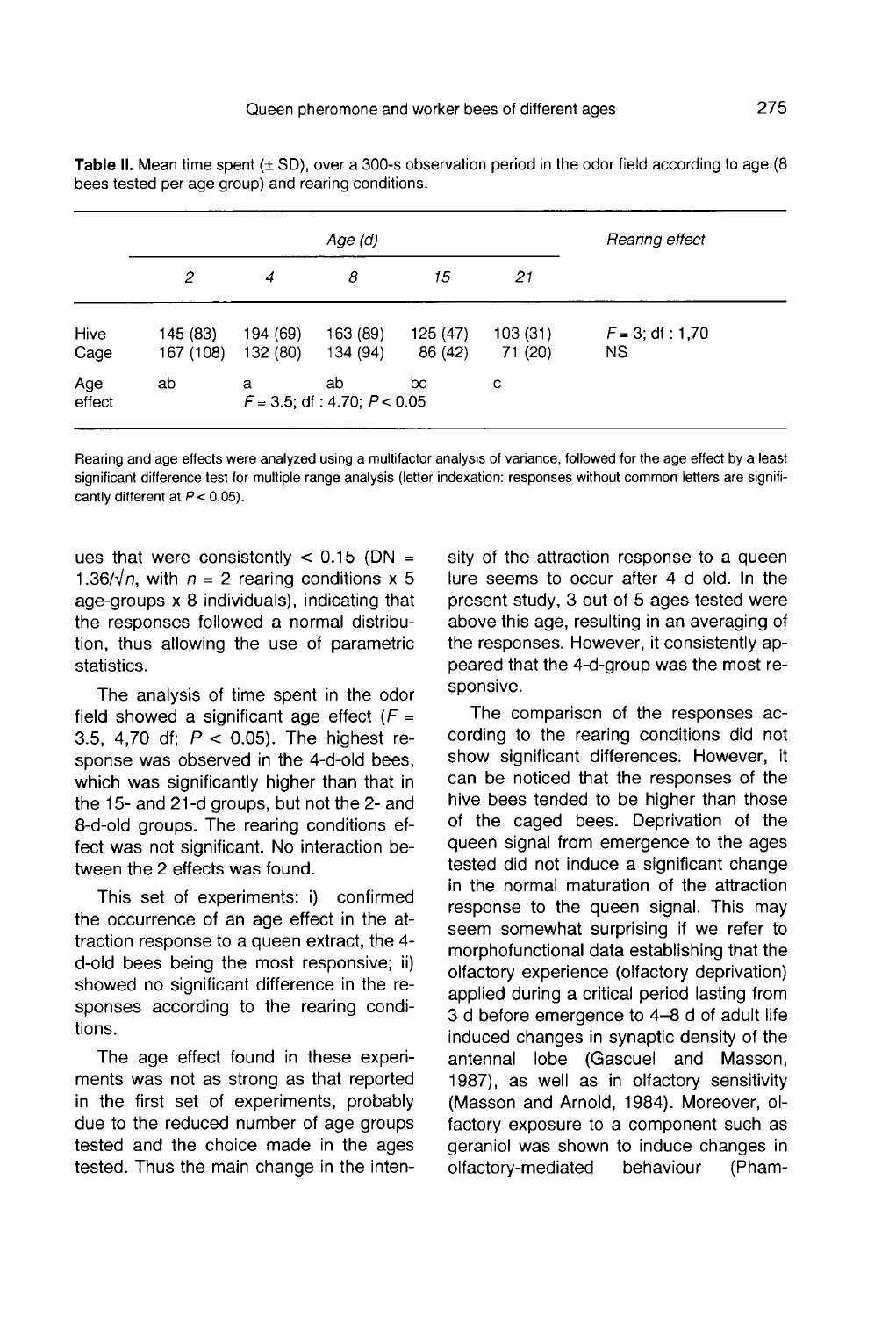Delègue et al, 1990a). The fact that no drastic changes occurred in the maturation of the responses to the queen signal although bees were deprived of this signal from emergence suggests that there would be little flexibility in responses to a signal with strong biological meaning. It may also be assumed that the period when exposure/deprivation to this kind of signal would induce behavioural changes has to cover pre-imaginal stages. Further experiments are currently in progress to investigate these points.

The similar response profiles exhibited by both hive and caged bees show that responses of bees reared under artificial conditions are valuable in representing natural responses, at least as regards responses to the queen signal.

## Electrophysiological recordings (table III)

Electroantennogram responses to 1-hexanol  $(HE<sub>1</sub>$  and  $HE<sub>2</sub>)$  were higher than the antennal responses to the queen signals (QE and SP) which were, however, higher than those obtained with the unscented control<br>( $BL_1$  and  $BL_2$ ). Kolmogorov–Smirnov test

applied to the electroantennogram responses to the blanks and the 1-hexanol led to DN values that were consistently  $<$ 0.16 (DN = 1.36/ $\sqrt{n}$ , with  $n = 5$  age groups x 15 individuals), indicating that the responses followed a normal distribution thus allowing the use of parametric statistics. For both the reference stimulus and the blank stimulus no significant age effect was found.

For responses gained from stimulation groups QE and SP, normal distribution of modified data was shown  $(DN < 0.16)$ . Significant differences according to age were found neither in responses to QE nor to SP. From the modified data, it appeared that the queen extract elicited significant higher electroantennogram responses than the synthetic pheromone  $(P < 0.001)$ .

Therefore, the olfactory sensitivity of the honeybees appeared: i) to be higher in response to the queen-head extract than to the synthetic mixture; ii) not to be agedependent, at least for the age groups tested.

One queen equivalent of the natural extract induced higher electroantennogram response than 10 queen-equivalents of the synthetic pheromone. Referring to the

| <b>Stimulus</b>                                                                             | Age (d)                                                                           |                                                                                  |                                                                                  |                                                                                  |                                                                                  |  |  |  |
|---------------------------------------------------------------------------------------------|-----------------------------------------------------------------------------------|----------------------------------------------------------------------------------|----------------------------------------------------------------------------------|----------------------------------------------------------------------------------|----------------------------------------------------------------------------------|--|--|--|
|                                                                                             | 2                                                                                 | 4                                                                                | 8                                                                                | 15                                                                               | 21                                                                               |  |  |  |
| BL <sub>1</sub><br>BL <sub>2</sub><br>HE <sub>1</sub><br>HE <sub>2</sub><br>QE<br><b>SP</b> | 0.40(0.13)<br>0.42(0.18)<br>1.99(0.75)<br>1.94 (0.74)<br>0.65(0.20)<br>0.60(0.18) | 0.38(0.10)<br>0.38(0.11)<br>2.03(0.56)<br>1.98(0.60)<br>0.70(0.19)<br>0.58(0.15) | 0.45(0.12)<br>0.43(0.10)<br>2.17(0.72)<br>2.21(0.62)<br>0.79(0.18)<br>0.71(0.19) | 0.37(0.13)<br>0.37(0.15)<br>1.88(0.56)<br>1.77(0.54)<br>0.62(0.19)<br>0.57(0.16) | 0.48(0.13)<br>0.50(0.17)<br>2.37(0.76)<br>2.25(0.75)<br>0.77(0.28)<br>0.71(0.17) |  |  |  |

**Table III.** Electroantennogram responses in mV  $(\pm$  SD) according to age (15 bees tested per age group) and stimulus.

BL1 and BL2: blanks; HE1 and HE2: 1-hexanol; QE: queen-head extract; SP: synthetic pheromone.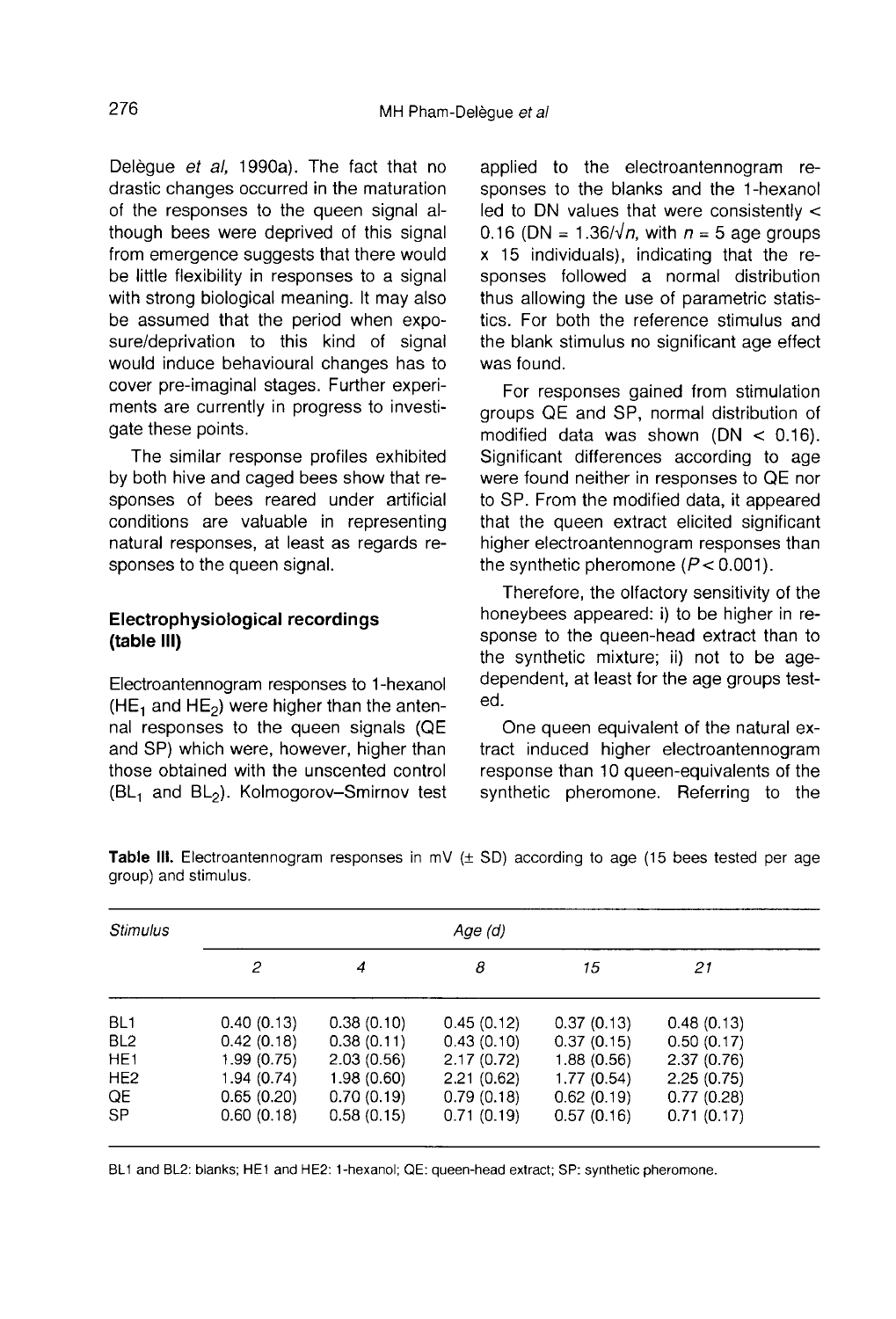chemical composition of the queen extract, the stimulation using the synthetic phero mone was  $\approx$  5-fold more concentrated for the 9ODA and 30-fold for the 9HDA. The higher responses elicited by the natural extract might be due to the fact that other constitutive components of those common to the synthetic blend had been detected by the bees.

Although the age effect was not significant among the age groups tested, it could be observed that for all stimuli the electroantennogram responses were higher at 8 and 21 d old. Masson and Arnold (1984) and Allan et al (1987) reported that olfactory maturation took place during the first week after emergence and that sensitivity reached a maximum by 6-12 d. In both cited works, the same olfactory maturation process was obtained for a range of pure<br>odorants, including pheromonal comincluding pheromonal compounds such as 9ODA and 9HDA. Such a maturation process could not be found from our data, probably due to the fact that we did not test as many age groups as the mentioned authors.

When referring to the maturation process observed in the behavioural responses to the queen signal, showing a maximum attraction to the stimulus at 4 d, no direct correlates between antennal sensitivity and behavioural responses could be drawn. It seemed that whereas the maturation of the olfactory antennal system was a general process occurring for general or specific odors, the maturation of behavioural responses was specific to queen pheromonal components. Thus it seems that bees < 4 d old performing retinue behaviour would be less olfactory-sensitive to queen pheromone components than older bees of 8 d likely to be involved in other tasks. The ability to detect an odor at the antennal level does not necessarily involve a behavioural response, as also underlined by Allan et al (1987), who found electroantennogram responses to some sting-gland components that were ineffective in inducing alarm behavioural responses as reported by Collins and Blum (1982). The regulation mechanisms responsible for antennal and behavioural maturation processes appear to be different, since it has been shown that topical application of a juvenile hormone analogue reduced the behavioural sensitivity to alarm pheromones without affecting the electroantennogram response (Robinson, 1987). This author suggested that the hormonal effects inducing behavioural changes may occur in the central nervous system and not at the level of antennal receptors.

In conclusion, this study indicates a maturation process in olfactory-mediated behavioural responses of worker bees regarding both a queen extract and a synthetic mixture shown to be active in eliciting retinue behaviour. The changes with age in behavioural responses are consistent with the polyethism of tasks within the hive, the bees of < 6 d being more likely to attend the queen (Sakagami, 1953; Allen, 1960; Seeley, 1982), suggesting that this specialization in task may be at least partially mediated by olfactory cues. The behavioural responses mediated by the queen pheromone did not correlate with antennal sensitivity, and seemed to be rather weakly flexible according to the experience towards the queen signal and to the colony environment, at least when applied after emergence.

## ACKNOWLEDGMENTS

The authors thank K Slessor (Simon Fraser Univ, Burnaby, Canada) for helpful discussion. Electrophysiological data were obtained with the aid of D Thiéry (LNCI, Bures) and F Marion-Poll (INA, Paris-Grignon). Equipment from the Institut des Substances Naturelles was used for the chemical analyses (CNRS, Gif-sur-Yvette).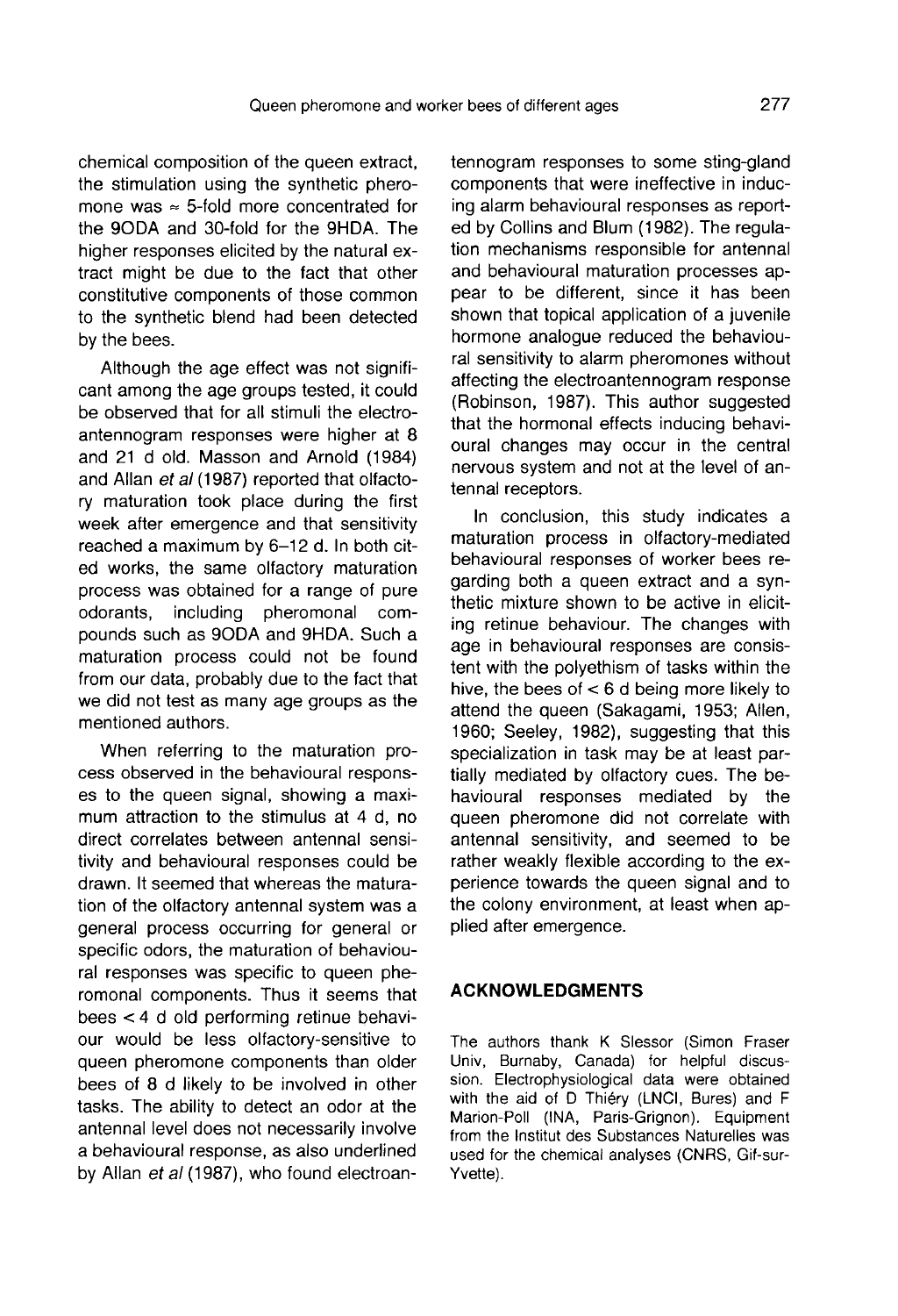Résumé — Effet de la phéromone royale sur des ouvrières d'abeilles de différents âges : réponses comportementales et électrophysiologiques. Dans la colonie d'abeilles, la phéromone royale induit, principalement chez les ouvrières âgées de moins de 6 j, un comportement de cour, décrit comme l'attraction d'un groupe d'ouvrières entourant la reine, effectuant des contacts antennaires, la léchant et la nourrissant. Dans ce travail, nous avons étudié le comportement d'attraction d'ouvrières d'abeilles (Apis mellifera ligustica L), appartenant à différentes classes d'âges, vis-à-vis d'un signal de reine. Ce comportement a été observé dans un olfactomètre dynamique à quatre voies, en fonction de la nature du signal royal et des conditions d'élevage des ouvrières. Le signal proposé a consisté soit en un mélange synthétique démontré comme étant attractif pour des ouvrières (Slessor et al, 1988), soit en un extrait de têtes de reines Apis mellifera ligustica vierges âgées de 14-17 j. Les composés communs aux 2 types de signaux ont été dosés et identifiés dans l'extrait par des techniques de chromatographie en phase gazeuse (CPG) et de CPG couplée à la spectrométrie de masse. Des valeurs de  $312 \pm 30$  μg 9ODA et  $18 \pm 2$  μg 9HDA ont été trouvées dans l'extrait; par contre, le HOB et le HVA n'ont pu être détectés. Ces quantités diffèrent de celle du mélange synthétique (150 μg 9ODA, 55 μg 9HDA, 13 μg HOB, 1,5 μg HVA), mais sont proches de celles rapportées dans la littérature pour des reines vierges de 2 semaines.<br>
Malgré ces différences de différences composition, les 2 types de signaux se sont avérés attractifs vis-à-vis des ouvrières, les abeilles de moins de 5 j étant les plus fortement attirées (tableau I). La comparaison des réponses comportementales d'ouvrières privées de reine à l'émergence et élevées par groupes d'âge homogènes en cagettes, et d'ouvrières maintenues en

colonie, ne montre pas de différence significative (tableau II). L'ensemble de ces résultats montre que les réponses comportementales des ouvrières vis-à-vis de la phéromone de reine sont : i) dépendantes de l'âge des ouvrières, ii) supérieures pour un extrait de tête par rapport au mélange synthétique utilisée, iii) peu sensibles à l'expérience des ouvrières vis-à-vis de ce signal après l'émergence, iv) cohérentes avec les données de la littérature se rapportant au comportement de cour observé en conditions naturelles. Le comportement observé en olfactomètre étant basé sur une réponse olfactive, la sensibilité antennaire des ouvrières aux signaux phéromo naux a été étudiée parallèlement par l'en-<br>registrement d'électro-antennogrammes d'électro-antennogrammes (tableau III). Il apparaît que (i) les répon ses antennaires sont supérieures pour l'extrait par rapport à la phéromone de synthè-<br>se. (ii) la sensibilité olfactive est sensibilité indépendante de l'âge, pour les groupes d'âge étudiés, (iii) la maturation des répon ses antennaires n'est pas corrélée à celle des réponses comportementales vis-à-vis de la phéromone royale. Le travail présenté montre la validité de l'essai comportemental utilisé pour mettre en évidence des phénomènes de maturation des réponses comportementales d'ouvrières d'abeilles vis-à-vis de la phéromone royale, et souligne que ces réponses ne sont pas strictement sous la dépendance de l'état de ma-<br>turation du système nerveux olfactif turation du système nerveux périphérique.

## Apis mellifera ligustica / phéromone royale / effet de l'âge / comportement de cour / sensibilité olfactive / olfactomètre

Zusammenfassung — Wirkung des Königinpheromons auf Arbeiterinnen verschiedenen Alters: Verhaltens- und elektrophysiologische Reaktionen. Im Bienevolk löst das Königinpheromon besonders bei Arbeitsbienen im Alter von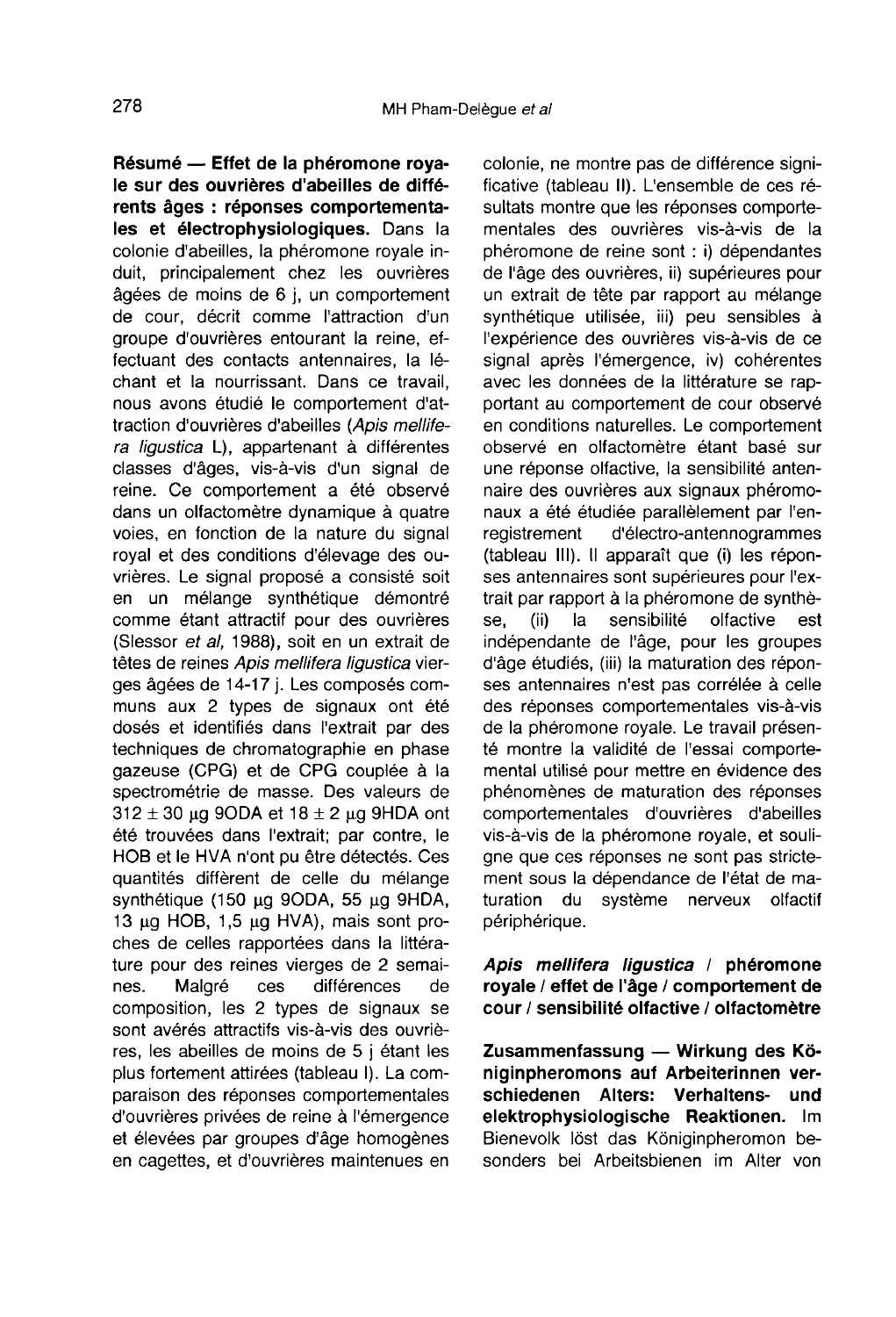mindestens 6 Tagen, das Verhalten der Hofstaatbildung aus, das sich folgendermaßen beschreiben läßt: Anlockung einer Gruppe von Arbeiterinnen rund um die Königin, die Kontakte mit den Fühlern herstellen und die Königin belecken und füttern. In dieser Arbeit haben wir das Verhalten der angelockten Arbeiterinnen von Apis mellifera ligustica verschiedener Altersklassen gegenüber einem Signal der Königin studiert. Dieses Verhalten wurde<br>in einem dynamischen 4-Wegdynamischen Olfaktometer hinsichtlich der Art des Signals der Königin und der Aufzuchtbedingungen der Arbeiterinnen beobachtet. Dieses Signal bestand entweder aus einer synthetischen Mischung, die sich gegenüber Arbeiterinnen als attraktiv erwiesen hat (Slessor et al, 1988) oder aus Kopfextrakten von unbegatteten Königinnen mit einem Alter von 14 Tagen von A mellifera ligustica. Die für beide Typen des Signals gemeinsamen Komponenten wurden dosiert und in den Extrakten durch Gaschromatographie (GCMS) und durch GC gekoppelt mit einem Massenspektrometer bestimmt.

In den Extrakten wurden Werte von 312  $\pm$  30 μg 9ODA und 18 $\pm$  2 μg 9HDA gefunden; HOB und HVA hingegen wurden nicht entdeckt. Diese Mengen sind von denen in der synthetischen Mischung verschieden (150 mg 90DA, 55 μg OHDA, 13 μg HOB, 15 μg HVA), aber sie sind ähnlich wie die in der Literatur für unbegattete, 2 Wochen alte Königinnen beschriebenen. Ungeachtet dieser Unterschiede in der Zusammensetzung sind beide Typen von Signalen zweifellos für Arbeiterinnen attraktiv, wobei Bienen in einem Alter von weniger als 5 Tagen am stärksten angelockt werden (Tabelle I). Ein Vergleich der Verhaltensreaktionen von seit dem Schlupf weisellosen und in gleichaltrigen Gruppen gekäfigten Arbeiterinnen und von Bienen aus Völkern ergab keine signifikanten Unterschiede (Tabelle II).

Eine Zusammenfassung der Versuche zeigt, daß die Verhaltensreaktionen der Arbeiterinnen gegenüber dem Königinphero mon i) vom Alter der Bienen abhängen, ii) für Kopfextrakte stärker sind als für das benutzte synthetische Gemisch, iii) für die Erfahrung der Arbeiterinnen gegenüber dem Signal nach dem Schlüpfen wenig empfindlich sind, iv) mit den veröffentlichten Resultaten über das Verhalten der Bienen des Hofstaates im natürlichen Volk übereinstimmen.

Das Verhalten im Olfaktometer basiert auf Geruchsreaktionen, deshalb wurde die Antennensensibilität der Arbeiterinnen auf Pheromonsignale gleichzeitig mit der Registrierung von Elektroantennogrammen studiert (Tabelle III). Es zeigte sich, daß :

— die Antennenreaktion gegenüber dem Extrakt stärker ist als gegenüber dem synthetischen Pheromon,

— die Geruchsempfindlichkeit bei den untersuchten Altersgruppen vom Alter unabhängig ist, und

— die Reifung der Fühlerreaktionen mit der Reifung der Verhaltensreaktionen gegenüber dem Königinpheromon nicht korreliert ist. Diese Arbeit zeigt die Brauchbarkeit von Verhaltensversuchen wie sie zum Nachweis des Phänomens der Reifung von Verhaltensreaktion der Arbeitsbienen gegenüber dem Königinpheromon benutzt wurden, und unterstreicht, daß diese Reaktionen nicht strikt vom Reifezustand des peripheren olfaktiven Nervensystems abhängen.

# Apis mellifera ligustica / Königinphero-<br>mon / Alterseinfluß / Hofstaatbildung / Geruchsempfindlichkeit / Olfaktometer

## **REFERENCES**

Akers RP, Getz WM (1992) A test of identified response classes among olfactory receptor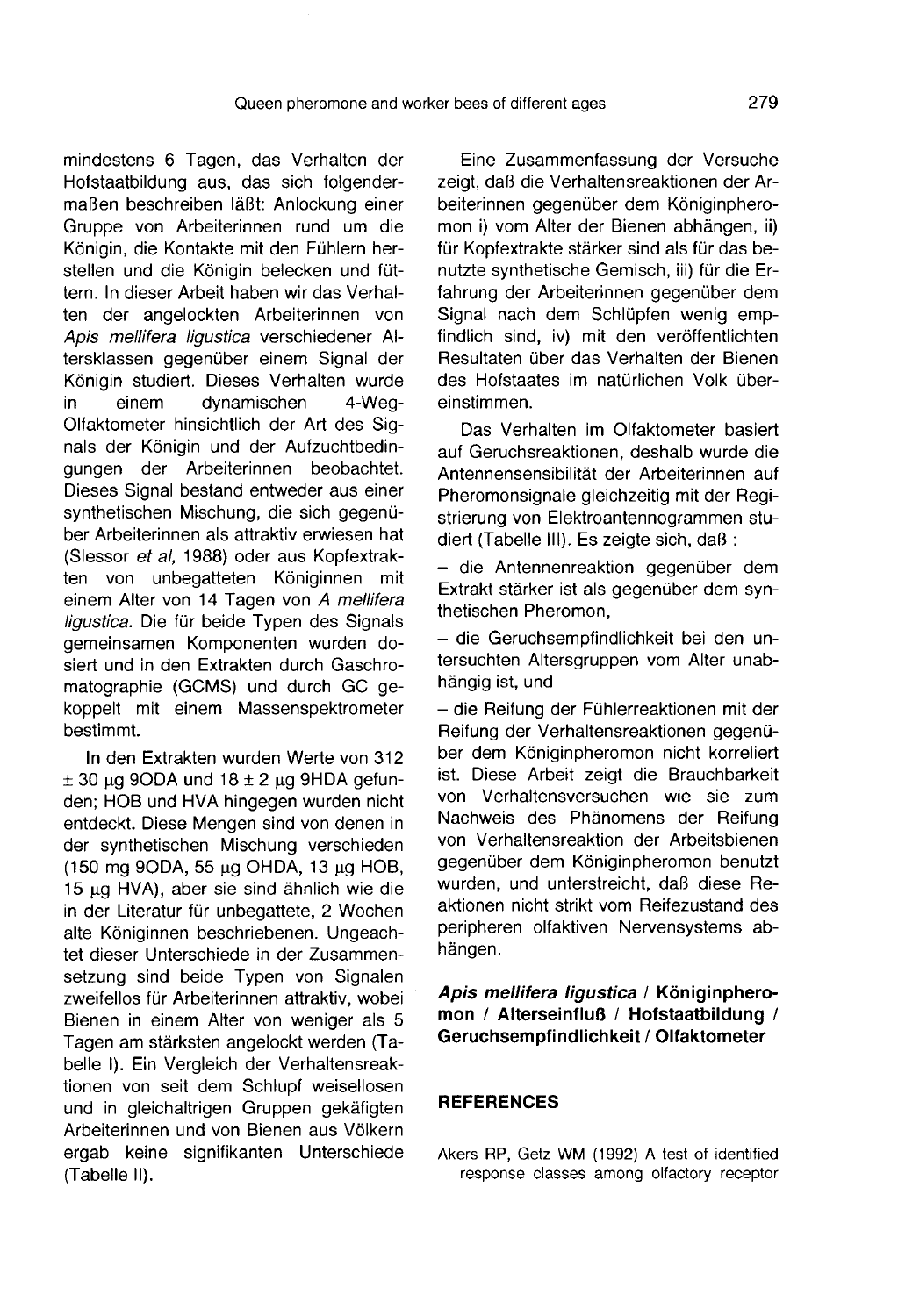neurons in the honeybee worker. Chem Senses 17, 191-209

- Allan SA, Slessor KN, Winston ML, King GGS (1987) The influence of age and task specialization on the production and perception of honey bee pheromones. J Insect Physiol 33, 917-922
- Allen MD (1955) Observations on honeybees attending their queen. Br J Anim Behav 3, 66- 69
- Allen MD (1960) The honeybee queen and her attendants. Anim Behav 8, 201-208
- Blaney WM, Schoonoven LM, Simmonds MSJ (1986) Sensitivity variations in insect chemoreceptors: a review. Experientia 42, 13-19
- Boch R, Shearer DA, Shuel RW (1979) Octanoic and other volatile acids in the mandibular glands of the honeybee and in royal jelly. J Apic Res 18, 250-253
- Butler CG (1954) The method and importance of the recognition by a colony of honeybees (A mellifera) of the presence of its queen. Trans R Entomol Soc Lond 105, 11-29
- Butler CG (1960) The significance of queen substance in the swarming and supersedure in honeybees (Apis mellifera L) colonies. Proc R Entomol Soc Lond 35, 129-132
- Butler CG, Simpson J (1958) The source of the queen substance of the honey bee (Apis mellifera L). Proc R Entomol Soc Lond 22, 120-122
- Butler CG, Simpson J (1965) Pheromones of the honey bee (Apis mellifera L): an olfactory pheromone from the Koschewnikow gland of the queen. Ved Pr Wys Us Vcel Dole 4, 33-36
- Callow RK, Chapman JR, Paton NP (1964) Pheromones of the honeybee: chemical studies of the mandibular gland secretion of the queen. J Apic Res 3, 77-89
- Collins AM, Blum MS (1982) Bioassay of compounds derived from the honey bee sting. J Chem Ecol 8, 463-470
- Crewe R (1982) Compositional variability: the key to the social signals produced by honeybee mandibular glands. In: The Biology of Social Insects (Breed MC, Michener CD, Evans HE, eds) Westview Press, Boulder, CO, 318-322
- Crewe R, Moritz RFA (1989) Variation in the components of head extracts of worker and

queens of Apis mellifera intermissa Buttel-Reepen. Z Naturforsch 44, 590-596

- Crewe R, Velthuis HHW (1980) False queens: a consequence of mandibular gland signals in worker honeybees. Naturwiss 67, 467-469
- De Jong R, Pham-Delègue MH (1991) Electroantennogram responses related to olfactory conditioning in the honey bee (Apis mellifera ligustica). J Insect Physiol 37, 319-324
- Free JB (1965) The allocation of duties among worker honeybees. Symp Zool Soc Lond 14, 39-59
- Free JB (1987) Pheromones of Social Bees. Cornell Univ Press, Ithaca, NY; Chapman and Hall, London, 218 p
- Gary NE (1961) Queen honey bee attractiveness as related to mandibular gland secretion. Science 133, 1479-1480
- Gary NE (1962) Chemical mating attractants in the queen honey bee. Science 136, 773-774
- Gascuel J, Masson C (1987) Influence of olfactory deprivation on synapse frequency in developing antennal lobe of the honeybee Apis mellifera. Neurosci Res Commun 1, 173-180
- Kaminski LA, Slessor KN, Winston ML, Hay NW, Borden JH (1990) Honeybee response to queen mandibular pheromone in laboratory bioassays. J Chem Ecol 16, 841-850
- Kolmes SA, Winston ML (1988) Division of labour among worker honey bees in demographically manipulated colonies. Insectes Soc 35, 262-270
- Lensky Y, Slabezki Y (1981) The inhibitory effect of the queen bee (Apis mellifera L) footprint pheromone on the construction of swarming queen cups. J Insect Physiol 27, 313-323
- Masson C, Arnold G (1984) Ontogeny, maturation and plasticity of the olfactory system in the worker bee. J Insect Physiol 30, 7-14
- Pain J (1954) Sur l'ectohormone des reines d'abeilles. CR Acad Sci 239, 1869-1870
- Pain J (1961) Sur la phéromone des reines d'abeilles et ses effets physiologiques. Ann Abeille 4, 73-152
- Pain J, Barbier M, Bogdanovsky D, Lederer E (1962) Chemistry and biological activity of the secretion of queen and worker honeybees (Apis mellifera L). Comp Biochem Physiol 6, 233-241